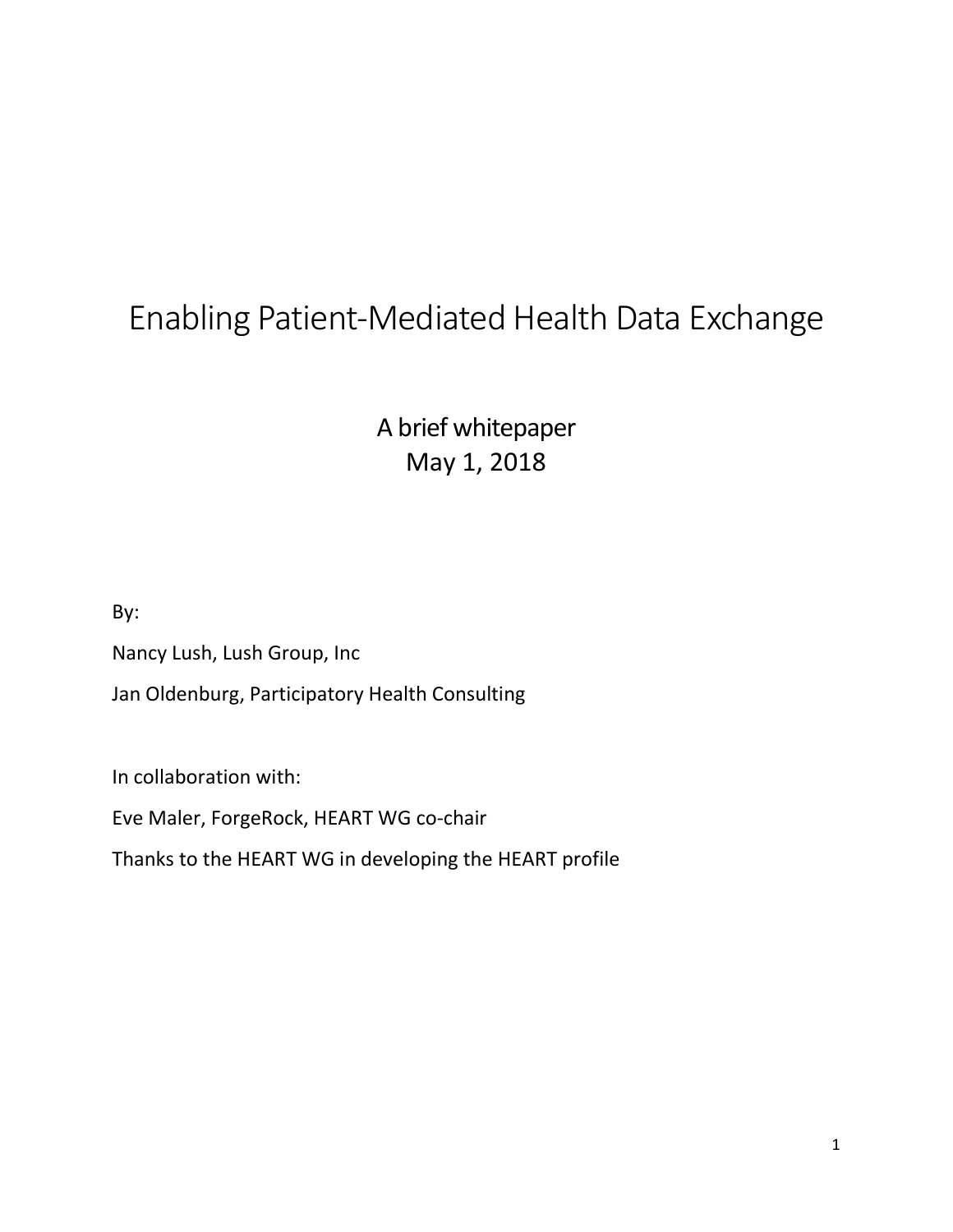### Introduction

Over the last several months, the quest for patient mediated health data exchange solutions is accelerating. The problems are well-known. Yet many are confused about how to achieve the goal. HEART is one of the key components that will enable patient-mediated health data exchange. We realized that very few understood what HEART is and have written this short paper to explain why it is important to modern health care exchange. It is intended to provide a quick overview of HEART and it's potential.

## What is HEART?

HEART (Health Relationship Trust) is a set of profiles that enables patients to control how, when, and with whom their clinical data is shared. The HEART model builds on existing state-of-the-art security and adds additional components to ensure that patient clinical data is securely exchanged. In addition to giving patients control over how their own data is shared, HEART defines the interoperable process for systems to exchange patient-authorized healthcare data consistent with open standards, specifically FHIR, OpenID Connect, OAuth and UMA (User-Managed Access).

Today, attempts to enable patients to electronically manage authorizations for sharing their data have only worked within narrow ecosystems, such as a single healthcare system. This is problematic for patients because it is difficult to share healthcare data with an external physician or with a healthcare system in a different region. It is problematic for organizations and providers because there are no processes, rules, or standards for ensuring that the clinical data being shared has been authorized by patients. This lack is likely to limit adoption and use of data-sharing APIs because it will be far more difficult to ensure that apps seeking to use APIs actually have the approval to obtain access to individual patients' data.

The goal in developing the HEART profiles was to address these issues by creating best practices that accomplish the following practical tasks:

- Enables organizations and other entities to electronically determine whether requests for data are valid (ie, have been authorized by the patient) and what data the requesting entity is authorized to obtain.
- Creates a protocol for managing both sharing of permissions and data that adheres to the highest levels of security and privacy. In the process, both patients and providers increase trust that the data is authorized and accurate.
- Supports, and integrates with, systems that allow patients to set up permissions and authorizations for sharing their clinical data to ensure that their data is only shared with individuals, institutions, and apps that they choose.

HEART provides a standard to enable patient-mediated interoperability implementation through FHIR APIs. To obtain the full benefit of open APIs, we need to enable the HEART standard and get widespread adoption.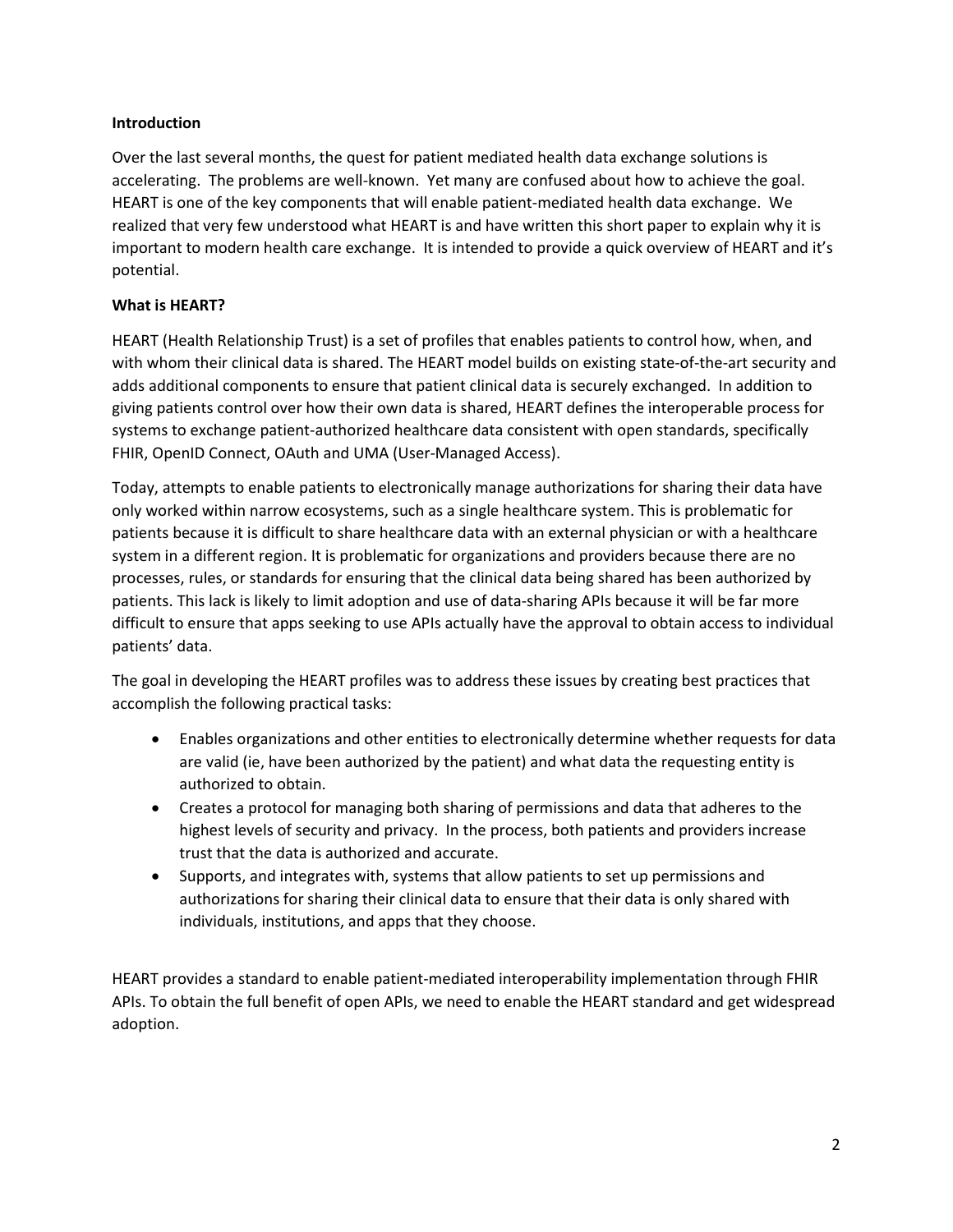#### Standards framework

HEART was developed by the HEART work group under the auspices of ONC and the OpenID Foundation, which is a non-profit international standards organization comprised of individuals and companies committed to enabling and promoting OpenID capabilities. The Foundation provides infrastructure and help in promoting and supporting adoption of OpenID. HEART is a set of profiles specifically focused on healthcare. It is developed in anticipation of the need for a set of standards to ensure that as health data is increasingly available through APIs and connected apps, consumer privacy is protected by enabling a standard way to ensure that access to a particular set of clinical data has been authorized by the consumer whose data is being accessed.

HEART has been specifically engineered to be compatible with other open standards regarding healthcare data exchange. We have highlighted below how HEART is aligned with other standards:

- HEART compliments SMART on FHIR to include OpenID Connect and User Managed Access (UMA), which both make FHIR transactions more secure. OpenID Connect also provides more authentication features and control in granularity. UMA enables user choice.
- UMA provides the underlying standard for patient-authorized data sharing by giving, "customers and employees a convenient way to determine who and what gets access to personal data, for how long, and under what circumstances." While this has always been important in healthcare, current issues with how Facebook and Google manage private data have underscored the necessity to solve this in a trusted way for healthcare. HEART can provide the transparency to the patient about who has accessed their data and how it is used.
- The SMART on FHIR standard focuses on provider interactions; HEART focuses on the patient perspective by enabling Patient Mediated Exchange.

#### Digging Deeper

#### Why is HEART good for patients and consumers?

Health data is some of the most personal and private data to consumers, second only to social security information. Consumers want to gather and control their own data and they want to be able to manage who else has access to that data. They want to be able to easily reflect changes in who has permission to access or move their data. The current environment of concern over unauthorized sharing of social media data is only heightening consumer/patient concerns about whether their health data is secure and who has access to it.

Most health data today is digital at some point in its life. It may be digital at creation, as medical devices, sensors, trackers, and apps are today, or it may be digital at some point, for instance when transcribed notes are entered into an electronic medical record (EHR) or temperature or blood pressure readings, taken manually, are entered into the electronic medical record. The wealth of health data about individuals is growing exponentially, as genomic data and health data from the Internet of Healthy Things increases the universe of what may be considered "health" information.

People with complex health conditions, or those who have moved frequently, have data in multiple systems, stretching over long periods of time that they may want to aggregate and manage access to.